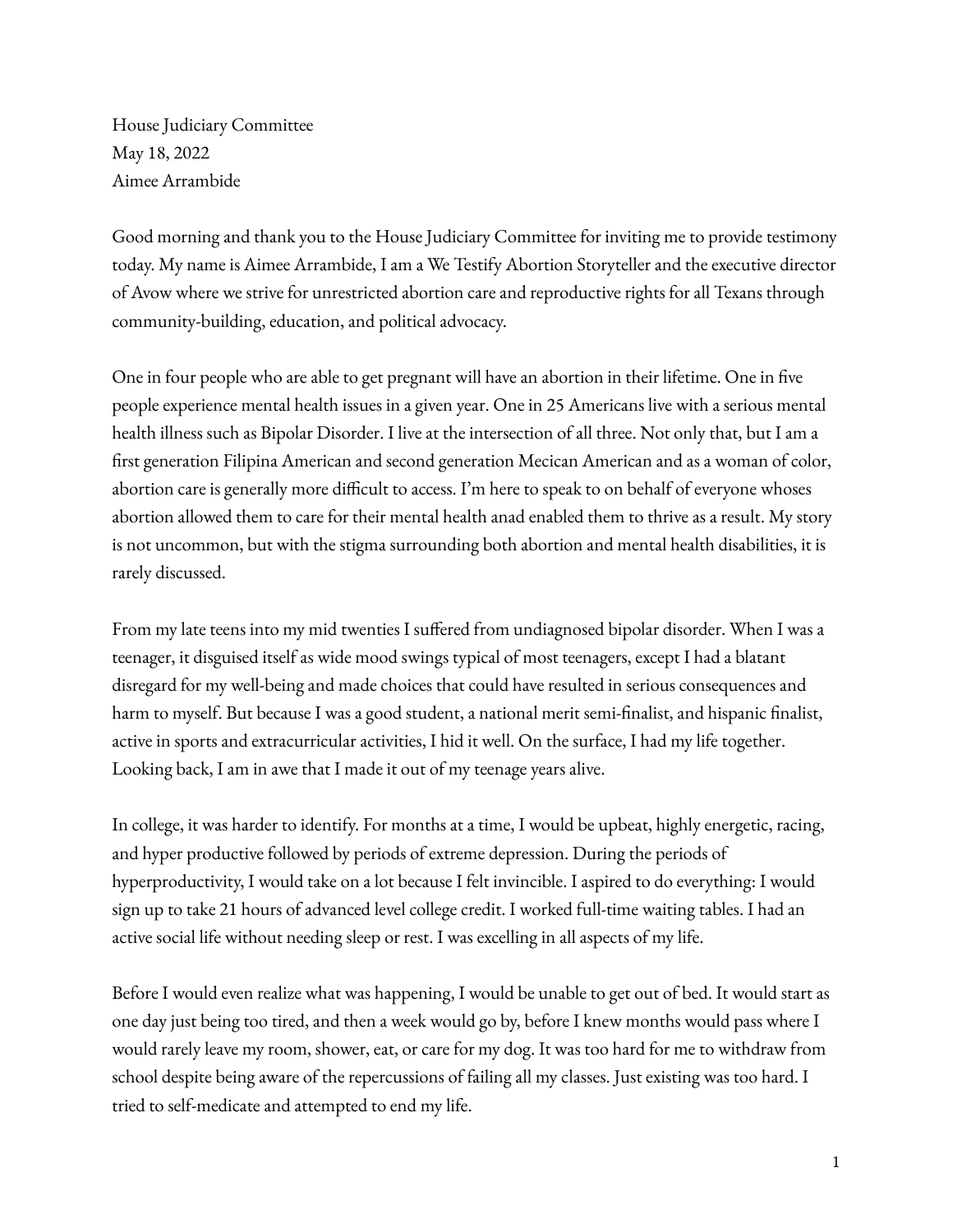The school placed me on probation, and I did better the following semester because the mania and hyperproductivity started over again. But inevitably, within the next couple semesters my depressive state would start over again and I would fail out of school. This cycle repeated over and over again for years. I never sought help during the manic periods because I thought I had everything under control.

I found out I was 12 weeks pregnant when I was 25 years old. I had been with my boyfriend for a year. We barely discussed it. We agreed almost immediately that I would have an abortion. The year was 2003, before the myriad obstacles were enacted by the Texas Legislature. So, I was able to access care fairly easily despite the cost of around \$500, because we both had jobs, no one depending upon us, and my father. If this had happened anytime in the last 8 months after SB 8 the six week ban went into effect, I would have had to take off work, find child care for my two children, and travel out of state to access the care I needed. Or if this had happened in the last decade before SB8 went into effect, and I was able to get care in Texas, I would have encountered a 24-hour waiting period, a forced sonogram, and the legislatively mandated medically inaccurate "Women's Right to Know" booklet and anti-abortion counseling.

I was empowered to make the decision to have an abortion because reproductive freedom was always part of our family's values. My father was an abortion provider in central and south Texas from the 1970s to 1990s. He switched his specialty from anesthesiology to obstetrics and gynecology in the 1970s, and after witnessing the repercussions of unsafe abortions before legalization, he decided to provide abortions as well. When I first learned he provided abortions, in addition to delivering babies, a child in elementary school told me my father killed babies. When I confronted my parents, I'm not sure I understood. So he took me to a clinic in Laredo, where he provided aborton one day every two weeks, and I witnessed the gratitude on the faces of those waiting in the clinic.

As I grew older, I became aware why he wore a kevlar vest to work every day. I learned that the reason we lived in gated communities was because people threatened his life every day because of the abortion care he provided his patients. He provided abortions in the era when "Wanted: Dead Abortion Providers" posters appeared in communities where doctors lived. He was a provider when Dr. Gunn and Dr. Slepian were murdered. I also learned that adding malpractice insurance coverage for the four days a month he provided abortions in south Texas outside his normal practice in San Antonio was cost prohibitive, but he did it because he was the only provider in that part of the state and his patients depending on him. My dad was a hero.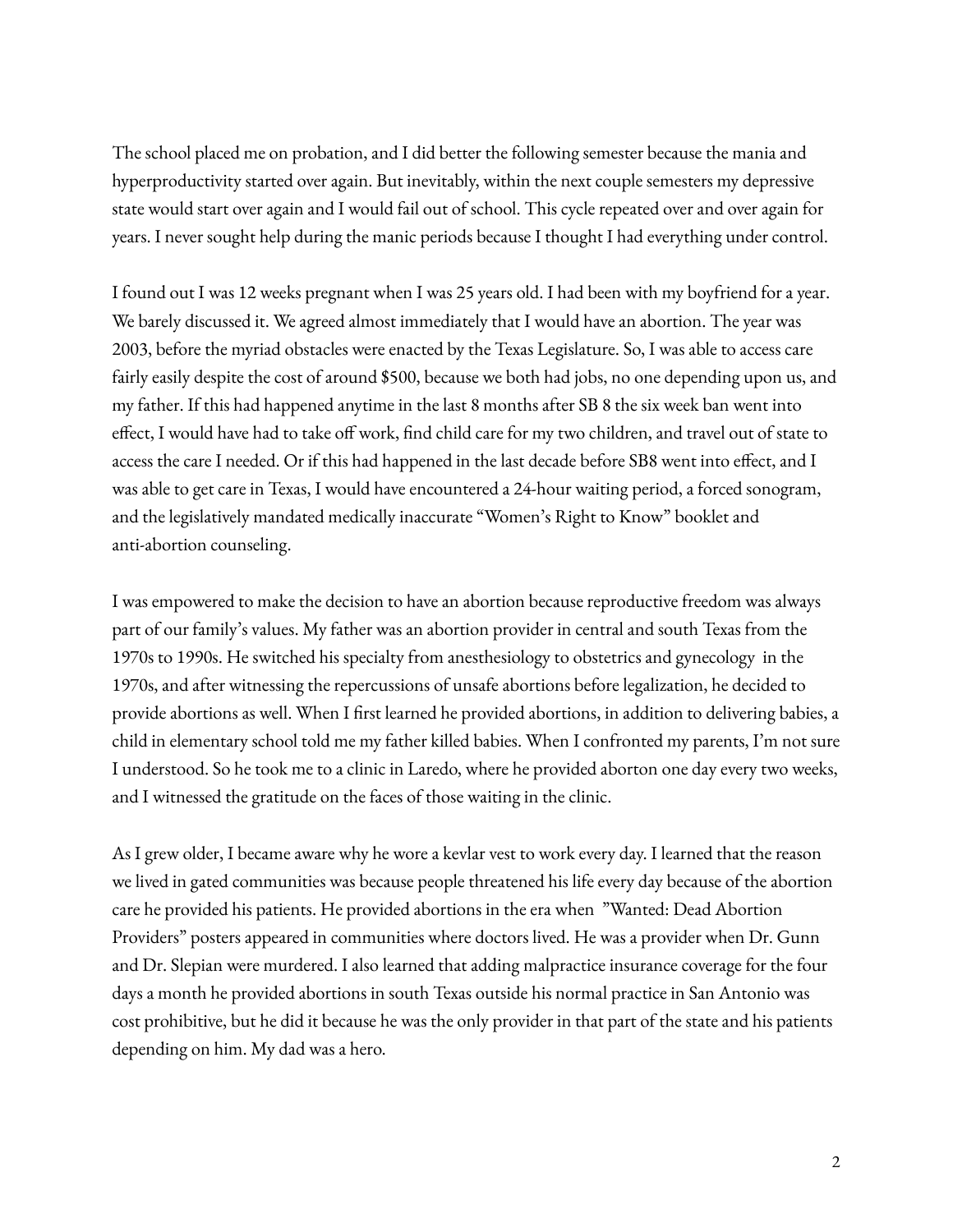In the year following my abortion, my father was diagnosed with a glioblastoma brain tumor. As I spent more time with him, and as he spiraled into depression, we both realized that I was not well. I concluded that in order to help him get through this ordeal, I needed to get help. I sought out treatment. I was diagnosed with Bipolar Disorder. I spent the next couple years trying different treatments. One medication resulted in grinding my teeth all night long, another made me gain 40 lbs and lethargic. When I finally found the medication that worked, I was a whole new person.

Treating my bipolar disorder enabled me to take care of my father after his brain surgery resulted in a stroke. I was mentally healthy for the first time in my adult life and could be a full partner to my boyfriend, who is now my husband of 16 years. Before my father died, which was two months after my wedding, I promised him I would fulfill my dream and his dream for me and go to law school. I went back to college and was able to thrive. I moved to New York with my husband and attended law school. During law school, when I was ready, healthy, and thriving, I had two children. My pregnancies were physically and mentally very difficult. And after being a parent for the past eleven years, I have no doubt that if I hadn't had an abortion when I did, I would not have survived. My chosen pregnancies were not easy, but they were exactly that: chosen. My children are my whole world.

A few years ago, I moved back to my home of Texas and have thrived. None of this would have been possible without my abortion.

## My abortion saved my life.

On average, around 60,000 Texans access abortion care a year. As a result of increasing restrictions passed each legislative session, it has become progressively more difficult to access that care. In 2011 when the 24-hour waiting period and mandated sonogram passed, the Texas legislature also passed a family planning funding ban, an affiliate ban, and a local funding ban. In 2013, the legislature passed HB 2, the omnibus bill which required hospital admitting privileges for providers, mandated ambulatory surgical center for abortion procedures, and otehr restrictions, this resulted initially in the closing of 33 abortion clinics, leaving eight for the whole state of Texas. While some of the restrictions in HB 2 were found unconstitutional, the network was already decimated.

In 2019, Texas was home to 7 million people of reproductive age who can get pregnant and over 26 abortion restrictions. It was then, after my husband's vasectomy, I became pregnant for a fourth time and had my second abortion. I had a medication abortion, a series of two safe and simple medications, but was subject to all the restrictions in place at the time; a mandatory ultrasound; a 24 hour waiting period; the government mandated lies and medical misinformation my provider was required to tell